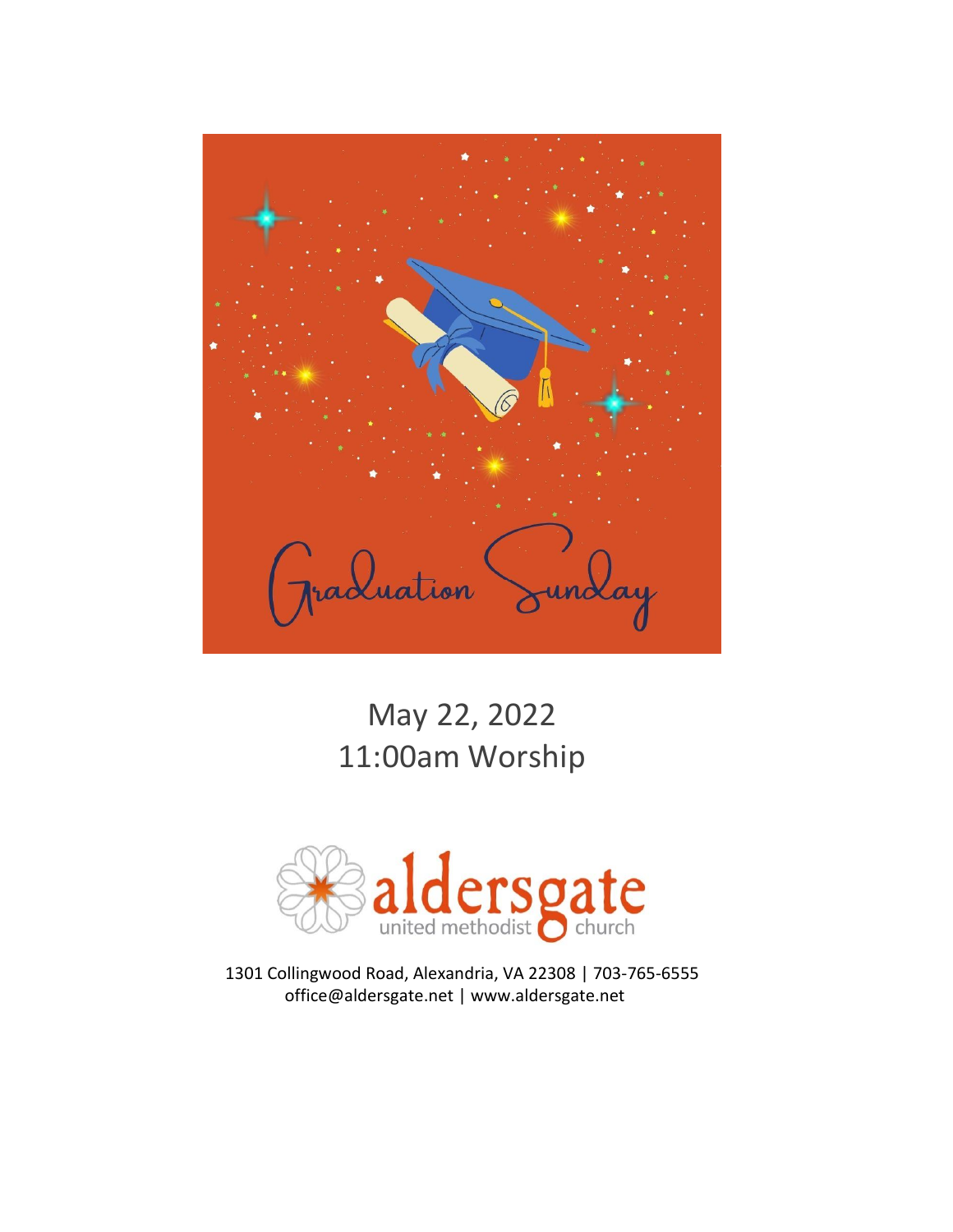## Prelude

## Welcome & Community Time

## \* Call to Worship

Jesus dwells among us, teaching us to believe in his name. **Let us offer God our thanks.** The Holy Spirit dwells among us, guiding us down the paths of life. **Let us offer God our praise.** God dwells among us, beckoning us to worship. **Let us offer God our worship.**

## \* Hymn #660 | *God is Here*

**God is here! As we your people meet to offer praise and prayer, May we find in fuller measure what it is in Christ we share. Here, as in the world around us, all our varied skills and arts Wait the coming of the Spirit into open minds and hearts.**

**Here are symbols to remind us of our lifelong need of grace; Here are table font and pulpit here the cross has central place. Here, in honesty of preaching, here in silence, as in speech, Here, in newness and renewal, God the Spirit comes to each.**

**Here our children find a welcome in the Shepherd's flock and fold; Here as bread and wine are taken, Christ sustains us, as of old. Here the servants of the Servant seek in worship to explore What it means in daily living to believe and to adore.**

**Lord of all, of church and kingdom, in an age of change and doubt Keep us faithful to the gospel; help us work Your purpose out. Here, in this day's dedication, all we have to give, receive; We, who cannot live without you, we adore you! We believe!** *©1942, Renewed 1970 | 1979 Hope Publishing Company | For use solely with the SongSelect Terms of Use | All rights reserved | CCLI #2987967*

## \* Opening Prayer

**Gracious and loving God, how wonderful are the works of Your hands! We gather here today to celebrate a step forward into new places with new people and new experiences. Help us to remember the blessings that follow behind us. Let us love each other fearlessly and see Your will earnestly in all the days of our lives. Amen.**

## \* Gloria

**Glory be to the Father and to the Son and to the Holy Ghost; As it was in the beginning, is now and ever shall be, world without end. Amen. Amen**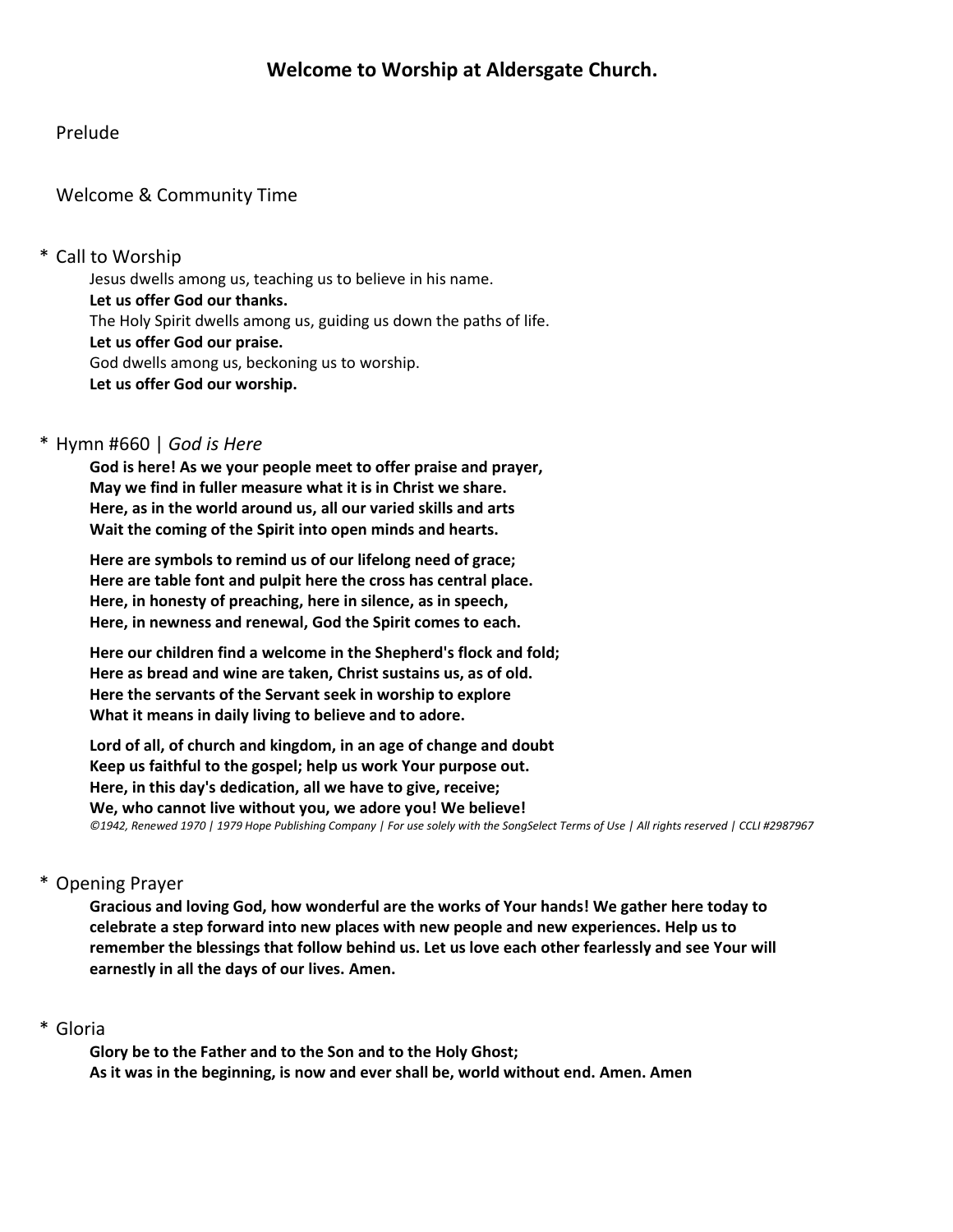## Recognition of Graduates

#### **High School Graduates**

Cameron Allen, West Potomac Catherine Campbell, West Potomac Andrew Stephen Csontos, Jr., Bishop Ireton Ashley Vivian Csontos, Bishop Ireton Makin Eitel, West Potomac Caitlin Forti, West Potomac Owen Harrison West Potomac **Ryan Matthews, West Potomac** Ryan Matthews, West Potomac Julianna O'Brien, James Madison High School Katherine Sowell, West Potomac

#### **College Graduates**

Maggie O'Brien, Notre Dame University **Daniel A. Pike, Virginia Commonwealth University** 

Caroline Yates, College of William and Mary

\* Passing of the Peace

Receiving of our Tithes and Offerings

\* Doxology

**Praise God, from whom all blessings flow; praise God, all creatures here below; Alleluia! Alleluia! Praise God the source of all our gifts! Praise Jesus Christ whose power uplifts! Praise the Spirit, Holy Spirit! Alleluia! Alleluia! Alleluia!**

- \* Offertory Prayer
- \* Hymn #2123 | *Loving Spirit*

**Loving Spirit, loving Spirit, You have chosen me to be you have drawn me to your wonder, You have set your sign on me.**

**Like a mother you enfold me, Hold my life within your own, Feed me with your very body, Form me of your flesh and bone.**

**Like a father you protect me, Teach me the discerning eye, Hoist me up upon your shoulder, Let me see the world from high.**

**Loving Spirit, loving Spirit, You have chosen me to be You have drawn me to your wonder, You have set your sign on me.** *©1989 The Hymn Society | Admin by Hope Publishing Company | For use solely with the SongSelect Terms of Use | All rights reserved | CCLI #2987967*

### Scripture